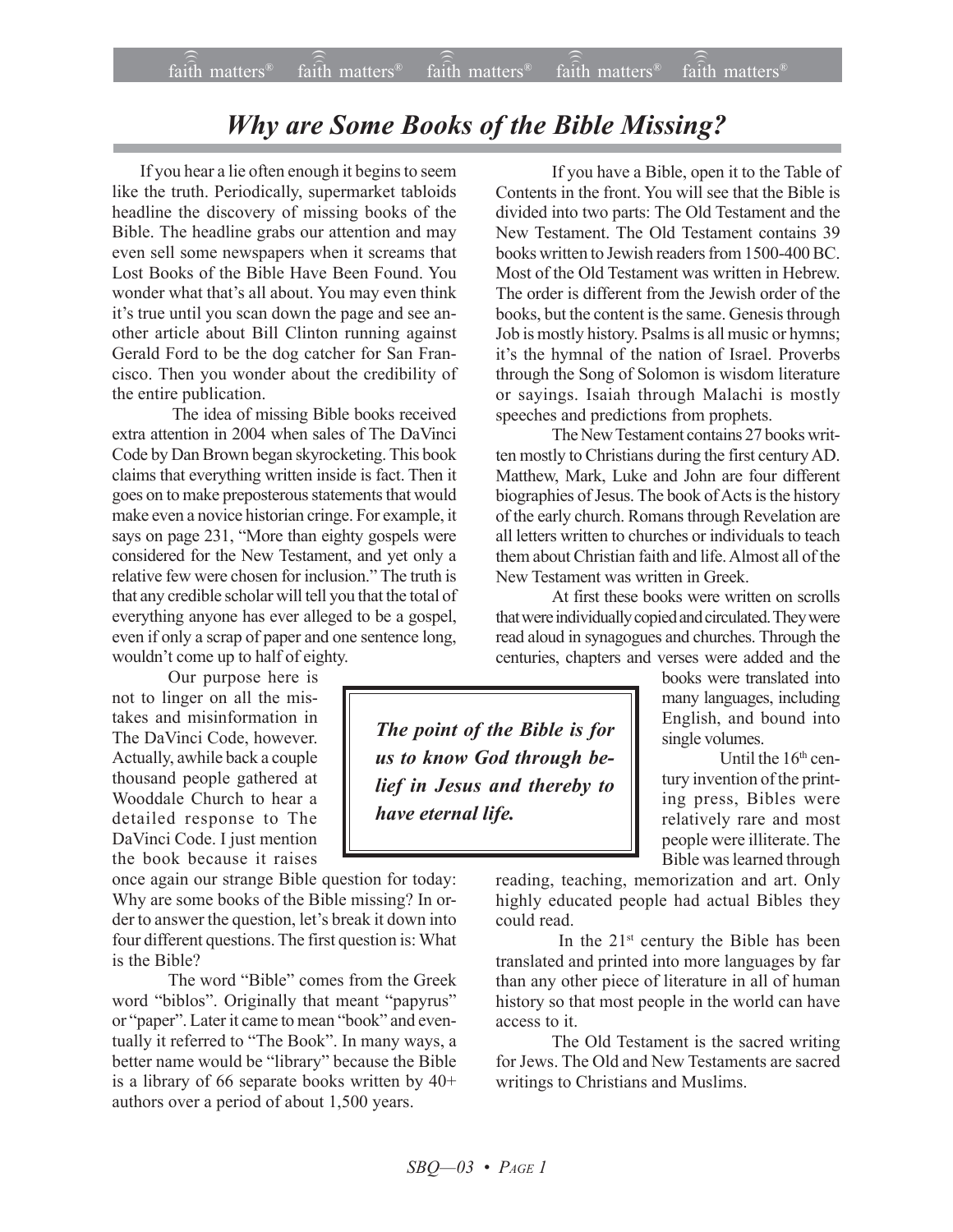## $fa\hat{\hat{i}}th$  matters<sup>®</sup> faith matters<sup>®</sup> faith matters<sup>®</sup> faith matters<sup>®</sup>  $faith$  matters<sup>®</sup>

That gives a brief overview of what the Bible is and leads us to a second question: So what's left out? What are people talking about when they talk about missing books of the Bible?

There certainly was other religious literature written by Jews and Christians that was not included in the Bible. These are the so-called "missing books" of the Bible, although they have never been missing. They have been read by scholars in libraries for thousands of years and have been translated into English and readily available to us all our lives

To understand some of the terms describing literature in and out of the Bible, let's begin with a few easy words we've already used and then add some words that will test your pronunciation: Bible; Old Testament; New Testament; Homologoumena; Antilegomena; Aprocrypha; and, Pseudepigrapha.

Let's expand some of our vocabularies and understanding of biblical and non-biblical writing with the last four words on our list.

Homologoumena means to "say the same thing." The "homo" in the first part of the word means "the same" and the last part of the word means "saying". So, it's saying the same thing.

These are the books of the Old Testament and New Testaments that scholars, leaders and churches have universally agreed belong in the Bible. The list includes 34 of the 39 Old Testament books (all but Song of Solomon, Ecclesiastes, Esther, Ezekiel and Proverbs). The list also includes 20 of the 27 New Testament books (all but Hebrews, James, 2 Peter, 2 John, 3 John, Jude and Revelation). In other words, there has been a long and wide agreement by Jews and Christians as to what belongs in the Bible and what doesn't.

The antilegomena are the books of the Bible that some Jews and Christians disputed (spoke against) or were undecided about belonging in the Bible. The term comes from the early church historian Eusebius. They include Song of Solomon, Ecclesiastes, Esther, Ezekiel, Proverbs, Hebrews, James, 2 Peter, 2 and 3 John, Jude and Revelation. Let's take a quick look at why some of these books were disputed.

Does anyone want to guess why some people opposed the inclusion of Song of Solomon in the Bible? If you guessed "sex", you are right. Those who wanted Song of Solomon to be included argued that the book is about a wholesome God-ordained marriage relationship.

Those who oppose Esther being in the Bible say that the name of God never appears once in the book of Esther. Others give good explanations including the fact that God's power and providence are obvious even if he isn't named.

Proverbs was opposed by some because a few of the Proverbs seem contradictory. But, defenders say that seemingly contradictory proverbs simply apply to different situations.

There was a controversy in the early Christian church over Hebrews because nothing in Hebrews indicates who the author was, so that raised doubts. Many believed that St. Paul wrote Hebrews and they easily included in it in the New Testament.

The controversy over the book of James related to its teaching about good works. It is argued that the message doesn't seem adequately consistent with the teaching of St. Paul that salvation is by grace. In fact, when Martin Luther translated the Bible into German he put James at the end of the New Testament to indicate it had lesser importance.

Second Peter, by far, has been the most questioned and attacked of all of the books in the Bible. The reason is that it has a very different literary style than 1 Peter. That raised doubts about its authenticity and authorship. But that argument doesn't necessarily stand. An author can use different writing styles on different occasions. There is a difference if you are a lawyer writing a brief for court or a love letter to your husband or wife.

Jude was criticized because it quotes books that were left out of the Old Testament. That worried some early readers.

The book of Revelation was initially accepted by Christians and churches as part of the New Testament, but a couple of hundred years later some decided they didn't like the teaching about a 1,000 year reign of Jesus over the earth and they tried to dump Revelation from the Bible. It didn't work. Revelation stuck.

Let's move on to the Apocrypha. These are books of Hebrew religious writing that are included in the Roman Catholic and Orthodox Church Bibles. The word means "hidden" or "secret" although there really isn't much hidden or secret about them. They were mostly written between the end of the Old Testament and the beginning of the New Testament.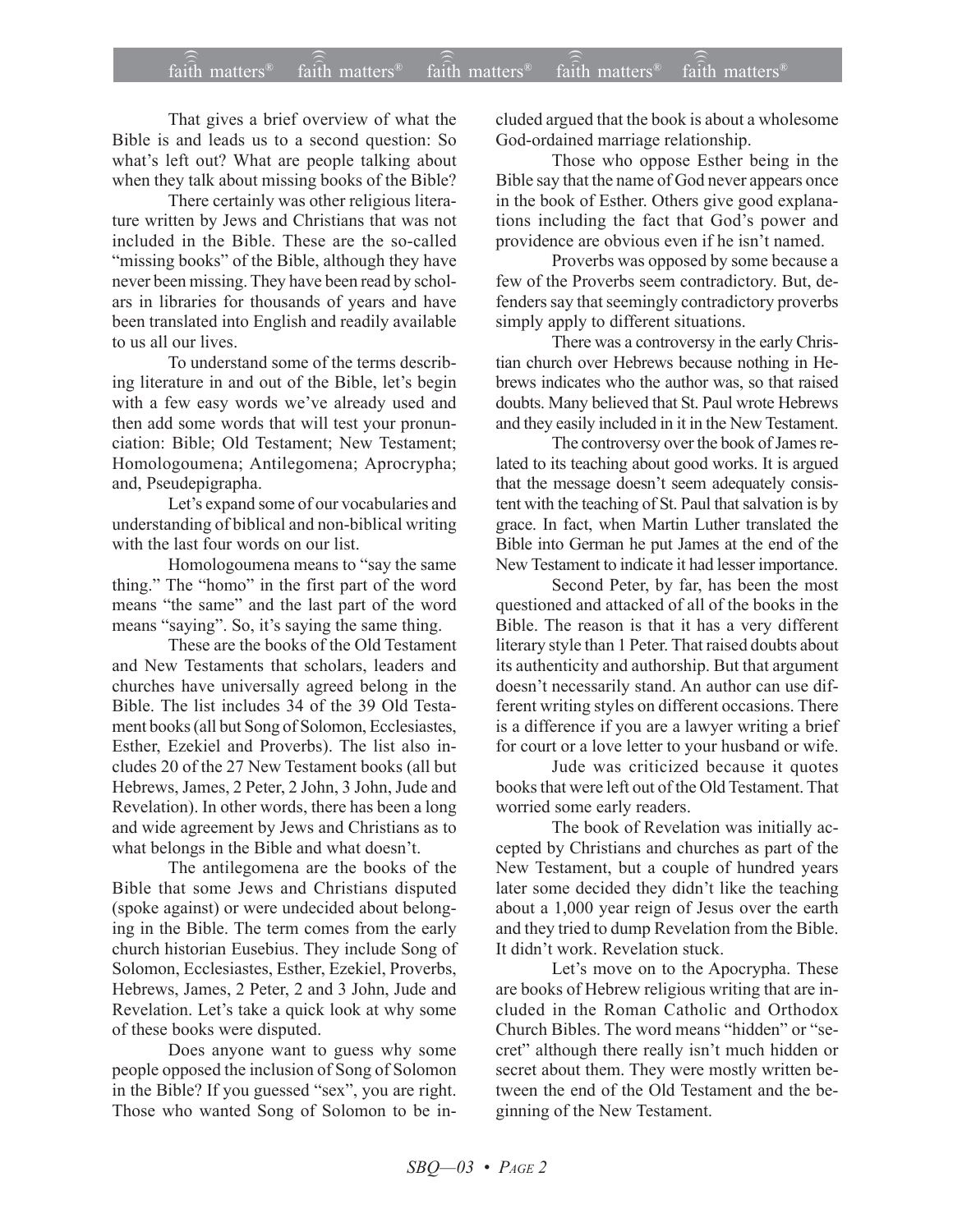The original King James Version of the English Bible included these 15 books. They were: The Wisdom of Solomon (written about 30 BC); Ecclesiasticus (132 BC); Tobit (c. 200 BC); Judith (150 BC); 1 Esdras (c. 150-100); 1 Maccabees (c. 110 BC); 2 Maccabees (110-70 BC); Baruch (c. 150- 50 BC); Letter of Jeremiah (c. 300-100 BC); 2 Esdras (c. AD100); additions to Esther (140-130 BC); Prayer of Azariah (2nd or lst century BC); Susanna (2nd or lst century BC); Bel and the Dragon (c. 100 BC); and the Prayer of Manasseh

(2nd or lst century BC).

Two important observations: 1.) The Apocrypha have never been accepted by Jews as belonging in the Old Testament; and 2.) The Apocrypha are basically history and litera-

ture but they are not particularly contradictory of the rest of the Bible.

You can probably figure out what the word Pseudepigrapha means. "Pseudo" means "fake" and the rest of the word means "writings". These are writings that no one ever seriously considered to be part of the Bible. These are writings where heretics have tried to use the credibility of someone who has been dead for hundreds of years by making up writings that were attributed to them to teach particular heresies. In other instances, they were simply religious writings by early Christians. Some lists include as many as 280 titles. Sample titles include: The Gospel of Thomas; the Gospel of Peter; the Gospel of the Egyptians; the Gospel of Nicodemus; the History of Joseph the Carpenter; the Passing of Mary; the Epistle of Paul to the Laodiceans; and the Six Letters of Paul to Seneca (written in the  $4<sup>th</sup>$  century AD).

In addition to all of this, Christians have written devotionals, biographies, sermons and other books since the first century. We do the same today. Our bookstores and libraries are full of Christian literature. Sometimes we even print what we write inside our Bibles (look at the introductions to each book in your own Bible). But we don't think that's supposed to be part of the Bible, although someone could possibly make that mistake. Some of this literature is very good and some of it is very bad.

For example, two of the most popular early church books outside the New Testament were the Didache (Teaching of the Twelve), written around AD 100-120, and Shepherd of Hermes, written later in the first century. The Didache was used for church catechisms and for indoctrinating and teaching people about Christian theology. Shepherd of Hermes was more of a devotional book.

The important point here is to distinguish between the Bible and other literature. Every once

 *God is not playing games with us. God is not keeping parts of the Bible secret or hidden. There are no books missing from the Bible.*

in awhile I upset someone because I quote from a current book or newspaper they don't like or even from ancient writings like the Apocrypha. They think that quoting something endorses the entire book. They say it's dangerous to quote something that contains error.

The Bible often quotes from secular, reli-

gious and even pagan literature to make a point. Here are some examples: Numbers 24:7 quotes a pagan prophet; Jude 14-15 quotes from the Pseudepigraphical Book of Enoch; Joshua 10:13 quotes the "Book of Jashar"; Acts 17:28 quotes the heathen poet Aratus; 1 Corinthians 15:33 quotes the heathen poet Menander; Titus 1:12 quotes the heathen poet Epimenedes; and if that doesn't impress you, Numbers 22:28 quotes from a donkey. (Just because the Bible quotes from a donkey doesn't mean that it endorses everything every donkey ever says!)

All of this is to say that lots of literature has been written and read but that doesn't mean that it belongs in the Bible or was ever part of the Bible. There are no missing books. The Bible consists of the 66 books that are in it. All this other literature may be interesting or even helpful but it's not part of the Bible (and it was never missing!).

If all these other writings were omitted, how did some books get into the Bible? It's a question that deserves more than a three minute answer. We have plenty of books and classes to explain all the details, so let me give you the really quick version.

The Bible starts with God. He decides what to include. He breathes his truth into what is written. 2 Peter 1:21 says, "For prophecy never *had its origin in the will of man, but men spoke*